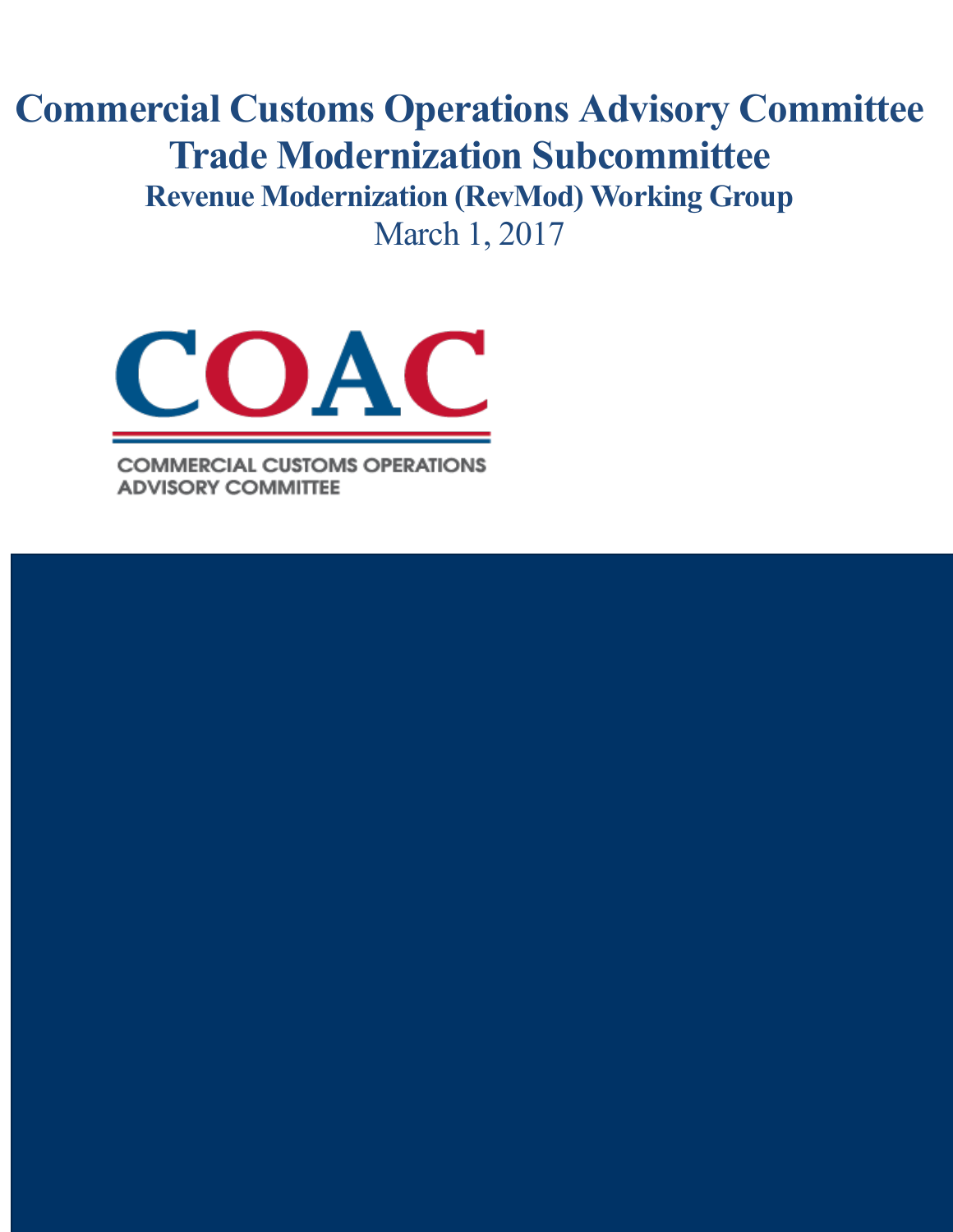## **Commercial Customs Operations Advisory Committee**

Trade Modernization Subcommittee, Revenue Modernization Working Group DRAFT Recommendations March 1, 2017

## **Draft Recommendations on Revenue Modernization:**

#### **Recommendation #1**

**Duty, taxes and fees:** The COAC recommends that CBP consolidates port specific daily and monthly formal entry statements, to one monthly statement, inclusive of all statements from all ports of entry nationwide.

#### **Recommendation #2**

**Duty, taxes and fees, single entry and post entry reconciliation via 28s, 29s, PSCs, liquidated damages, rate advances and supplemental duty payments at liquidation:** The COAC recommends that any form of payment currently processed manually such as duties, taxes and fees, single entries, reconciliation (NAFTA or Value), post entry adjustments via 28s, 29s, post summary corrections, liquidated damages, rate advances, and supplemental duty payments at liquidation, and/or voluntary tenders should be automated and available via ACE ABI, ACE AMS, the ACE Portal and Pay.gov. This payment process should anticipate importers as individuals, corporations as filers, brokers as filers and Surety when paying on behalf of the importer and/or bond principal.

## **Recommendation #3**

**All Fees:** The COAC recommends that CBP regulations be updated to accept electronic payments.

## **Recommendation #4**

**Broker Fees:** The COAC recommends that individuals or companies who hold Customs Broker Licenses be able to make payments through ACE for all brokerage related fees. This would include individual license holders, employers paying on behalf of the individual, and the company to pay fees on their own behalf through ACE or ACE portal, singly or combined.

## **Recommendation #5**

**Informal Entries**: The COAC recommends that CBP create the ability for brokers for express consignment operators to pay duties, taxes, and fees electronically for daily consolidated informal entry filings, replacing manual check payments. See Great Idea Form (GIF) titled "Consolidated Informal Entry Summary (Courier Entries)."

#### **Recommendation #6**

**Truck Crossing Fee:** The COAC recommends that CBP requires that all carriers submit an eManifest through ACE prior to crossing. In addition, the Working Group recommends that an ACE application allows for the set-up of a deposit account to be linked to an eManifest so prepayments may be automatically debited from the account based on the eManifest. Users should be able to view the detail and history of their financial transactions in the common ACE platform.